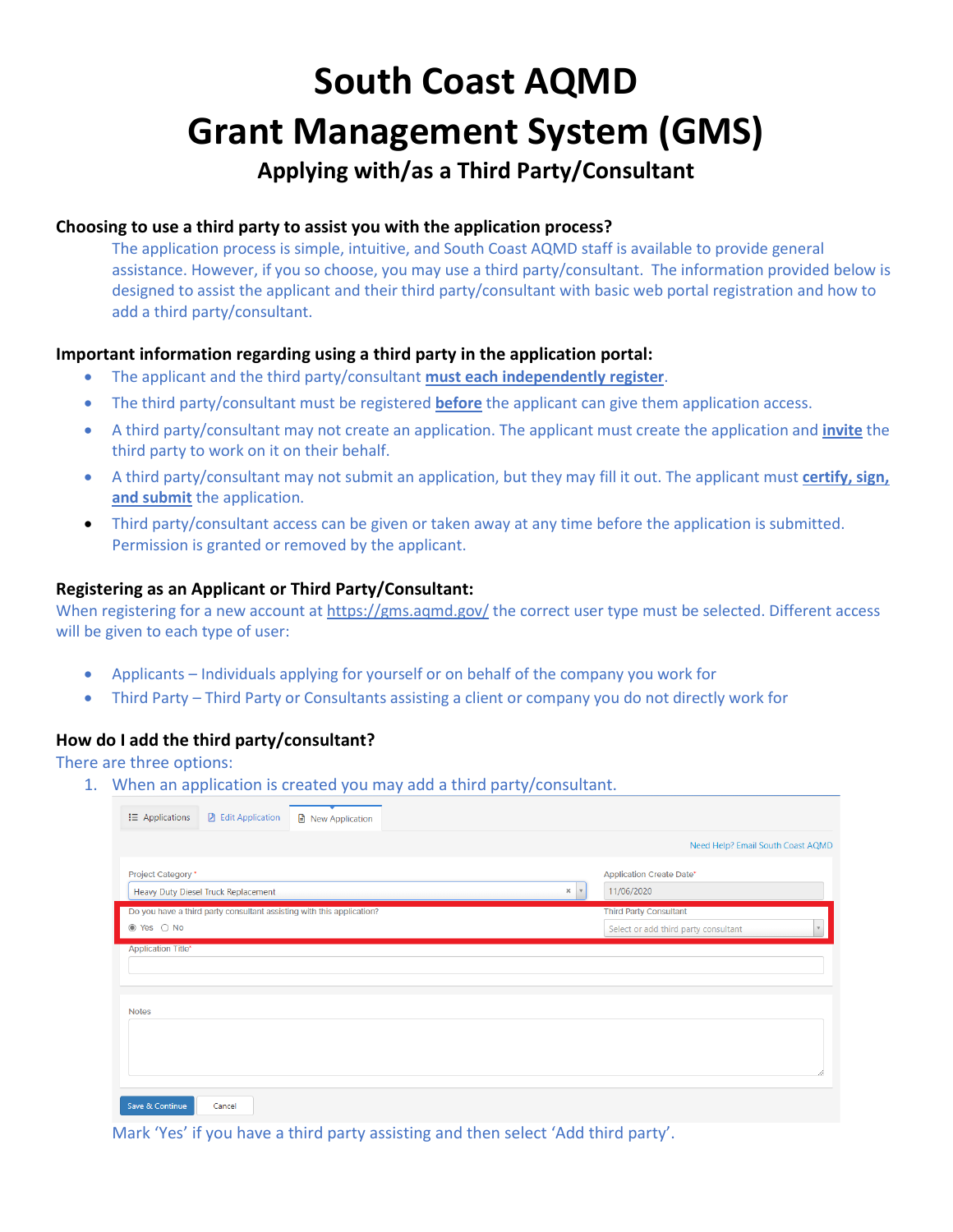Another screen will pop-up and you must enter the email of the third party/consultant. They must have already registered.

| <b>Application Permissions</b> |                            |                     |          |       | $\mathbf{x}$ |
|--------------------------------|----------------------------|---------------------|----------|-------|--------------|
|                                | <b>Enter Email Address</b> | $\color{red} \star$ | Q Search | Clear |              |

2. Once you have already created an application you may add a third party/consultant by clicking 'Third-party Consultant' in the 'Edit Application' tab.

| <b>App Submission</b>            | $\odot$  | <b>O</b> Add Equipment<br><b>m</b> Delete Application       | <b>23 Third-party Consultant</b> |                                     |                 |  |
|----------------------------------|----------|-------------------------------------------------------------|----------------------------------|-------------------------------------|-----------------|--|
| <b>Applicant Information</b>     | $\odot$  |                                                             |                                  |                                     |                 |  |
| $\Box$ Equipment                 | $\circ$  | <b>Applicant Information</b><br>Θ                           |                                  |                                     |                 |  |
| Estimated Percentage of An       | $\circ$  | Applicant Name / Registered Owner Name (Equipment Owner)* ● |                                  | Business Name (if any) <sup>?</sup> |                 |  |
| <b>Vehicle Domiciled Address</b> | O        |                                                             |                                  |                                     |                 |  |
| <b>Documents</b>                 | $\circ$  | Primary Contact Full Name*                                  | Email*                           |                                     |                 |  |
| Replacement Vehicle Inform       | $\circ$  | Mailing Address*                                            |                                  | Phone Number*                       |                 |  |
| <b>Application Summary</b>       | O        |                                                             |                                  |                                     |                 |  |
| <b>Supplement Documents</b>      | O        | City*                                                       | State*                           | Zip Code*                           |                 |  |
| <b>Business Document</b>         | Ω        |                                                             | CA                               | ×<br>$\mathbf{v}$                   |                 |  |
| Certification                    | $\Omega$ | <b>TRUCRS ID#*</b>                                          | Fleet Size*                      |                                     |                 |  |
|                                  |          | Number of trucks being replaced*                            |                                  |                                     | Save & Continue |  |

Another screen will pop-up and you must enter the email of the third party/consultant. They must have already registered. (see option 1)

3. In the profile menu on the top right corner select 'Account' tab. In the 'Account' tab select 'Third Party' and click 'Add'.

|                                           |                     |                            |                      | Previous | <b>Next</b> |
|-------------------------------------------|---------------------|----------------------------|----------------------|----------|-------------|
|                                           |                     | No data available in table |                      |          |             |
| Jà.<br><b>Consultant</b><br>#             | Jî.<br><b>Email</b> | JT.<br><b>Contact</b>      | IJ.<br><b>Status</b> | ΨÎ       | υî          |
| Show<br>$\vee$ entries<br>10 <sup>°</sup> |                     |                            | Search:              |          |             |
| Add                                       |                     |                            |                      |          |             |
| & Profile<br>2 Third Party                |                     |                            |                      |          |             |

Another screen will pop-up and you must enter the email of the third party/consultant. They must have already registered. (see option 1)

#### **How do I remove a Third Party from your application?**

Click 'Third-party Consultant' in the 'Edit Application' tab.